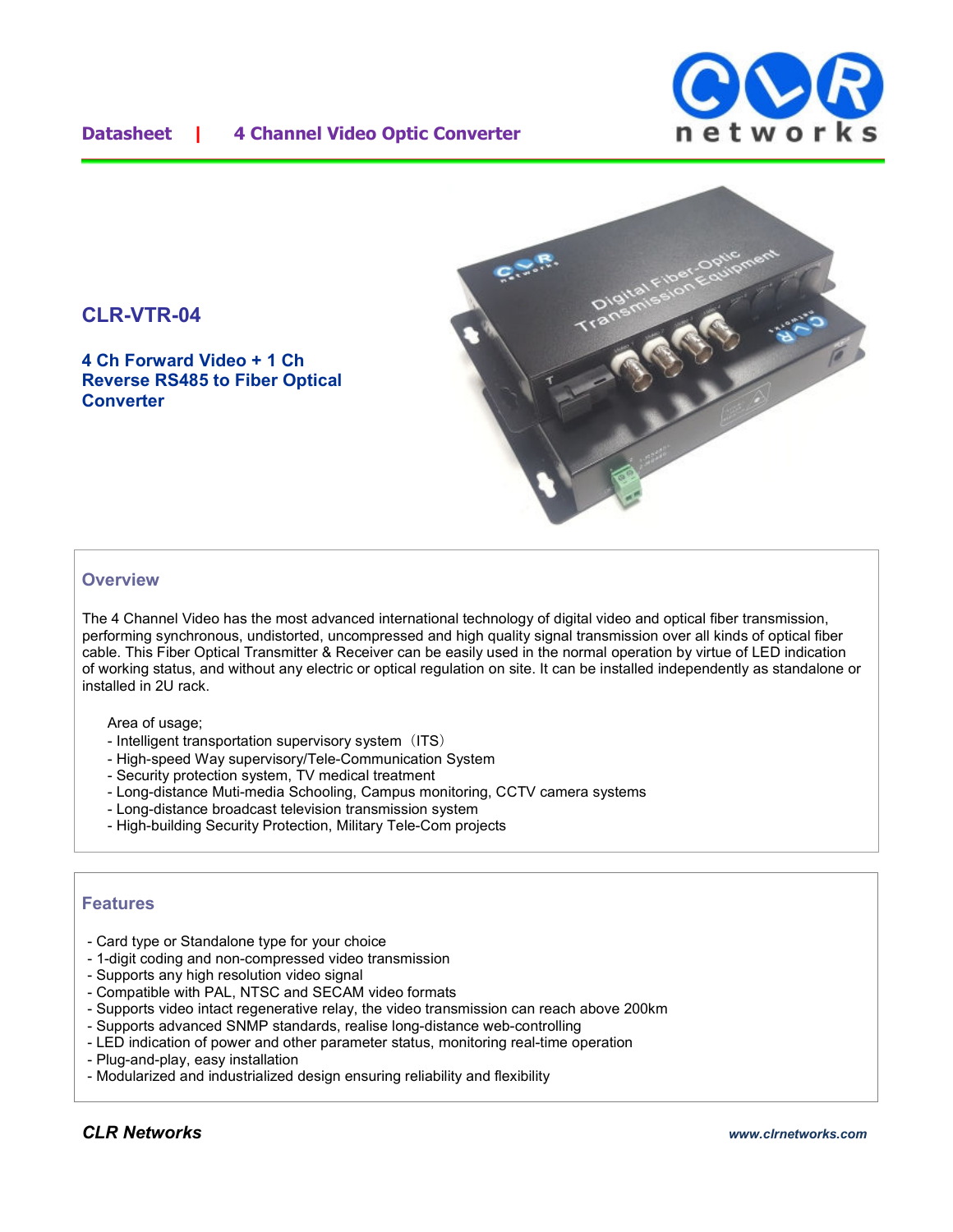

## **Specifications**

| <b>Fiber Features</b>              | <b>Multimode</b><br>Singlemode                                                          |                 |                 |                 |                 |  |
|------------------------------------|-----------------------------------------------------------------------------------------|-----------------|-----------------|-----------------|-----------------|--|
| Wavelength (nm)                    | 850, 1310                                                                               | 1550DFB         | 1550DFB         | 1550DFB         | 1550DFB         |  |
| TX Power (dBm)                     | $-19.5 - 16$                                                                            | $-6 - 2$        | $-3 \sim -1$    | $-1 \sim -0$    | $0 - +2$        |  |
| Transmission Distance (Km)         | $0 \sim 0.5$                                                                            | $0 \sim 20$     | $0 \sim 40$     | $0 - 60$        | $0 \sim 100$    |  |
| Power Loss (dBm/Km)                | 1                                                                                       | 0.5             | 0.5             | 0.25            | 0.25            |  |
| Fiber Type                         | <b>OM1 &amp; OM2</b>                                                                    | OS <sub>1</sub> | OS <sub>1</sub> | OS <sub>1</sub> | OS <sub>1</sub> |  |
|                                    |                                                                                         |                 |                 |                 |                 |  |
| <b>Video Features</b>              |                                                                                         |                 |                 |                 |                 |  |
| Interface                          | <b>BNC</b>                                                                              |                 |                 |                 |                 |  |
| Input/output impedance             | $75\Omega$ (unbalanced)                                                                 |                 |                 |                 |                 |  |
| Input/output voltage               | 1VP-P (peak value), Max 1.2Vpp                                                          |                 |                 |                 |                 |  |
| <b>Bandwidth</b>                   | 8MHz                                                                                    |                 |                 |                 |                 |  |
| Sampling                           | 10MHz High speed sampling                                                               |                 |                 |                 |                 |  |
| Digit bit width                    | 10/12 bit                                                                               |                 |                 |                 |                 |  |
| Differential gain                  | (10% - 90% APL) DG < 1% (Typical value)                                                 |                 |                 |                 |                 |  |
| Differential phase                 | $(10\% - 90\%$ APL) DP < $0.8^{\circ}$ (Typical value)                                  |                 |                 |                 |                 |  |
| Video SNR                          | $S/N \ge 70$ dB (Maximum optical link path loss)                                        |                 |                 |                 |                 |  |
|                                    |                                                                                         |                 |                 |                 |                 |  |
| <b>Data Features</b>               |                                                                                         |                 |                 |                 |                 |  |
| Interface Physical                 | Standard industrial connecting terminals                                                |                 |                 |                 |                 |  |
| <b>Controlled Equipments</b>       | PTZ decoder, Keyboard, Matrix, High speed dome camera                                   |                 |                 |                 |                 |  |
| Interface Signals                  | RS485, RS232, RS422                                                                     |                 |                 |                 |                 |  |
| RS-232 data rate                   | DC-115.2Kbps                                                                            |                 |                 |                 |                 |  |
| RS-232 bit error rate              | $≤10E-12$                                                                               |                 |                 |                 |                 |  |
| <b>RS-232 Network Connection</b>   | Bi-directional RS-232, supports point to point                                          |                 |                 |                 |                 |  |
| RS-485/RS422 data rate             | DC-250Kbps                                                                              |                 |                 |                 |                 |  |
| RS-485/RS422 bit error rate        | $≤10E-12$                                                                               |                 |                 |                 |                 |  |
| RS-485/RS422 Max node number       | 128                                                                                     |                 |                 |                 |                 |  |
| RS-485/RS422 Transmission distance | 1200m                                                                                   |                 |                 |                 |                 |  |
| RS-485/RS422 Network Connection    | Forward, reverse and bi-directional RS-485/RS422, supports point to point               |                 |                 |                 |                 |  |
|                                    | and point to multipoint connections                                                     |                 |                 |                 |                 |  |
| <b>Audio Features</b>              |                                                                                         |                 |                 |                 |                 |  |
|                                    |                                                                                         |                 |                 |                 |                 |  |
| Interface                          | Forward / Reverse Direction Audio. Standard industrial connecting or lotus<br>terminals |                 |                 |                 |                 |  |
| Audio input/output                 | electric level typical 0dBm                                                             |                 |                 |                 |                 |  |
| Audio input/output impedance       | 600Ω (balanced/unbalanced)                                                              |                 |                 |                 |                 |  |
| Audio input/output amplitude       | 2VP-P(peak value)                                                                       |                 |                 |                 |                 |  |
| Audio bandwidth                    | 20Hz ~ 20kHz                                                                            |                 |                 |                 |                 |  |
| Sampling rate                      | 58.6K                                                                                   |                 |                 |                 |                 |  |
| Nonlinear distortion coefficient   | $\leq 1\%$                                                                              |                 |                 |                 |                 |  |
| <b>Audio SNR</b>                   | S/N≥85db                                                                                |                 |                 |                 |                 |  |
|                                    |                                                                                         |                 |                 |                 |                 |  |